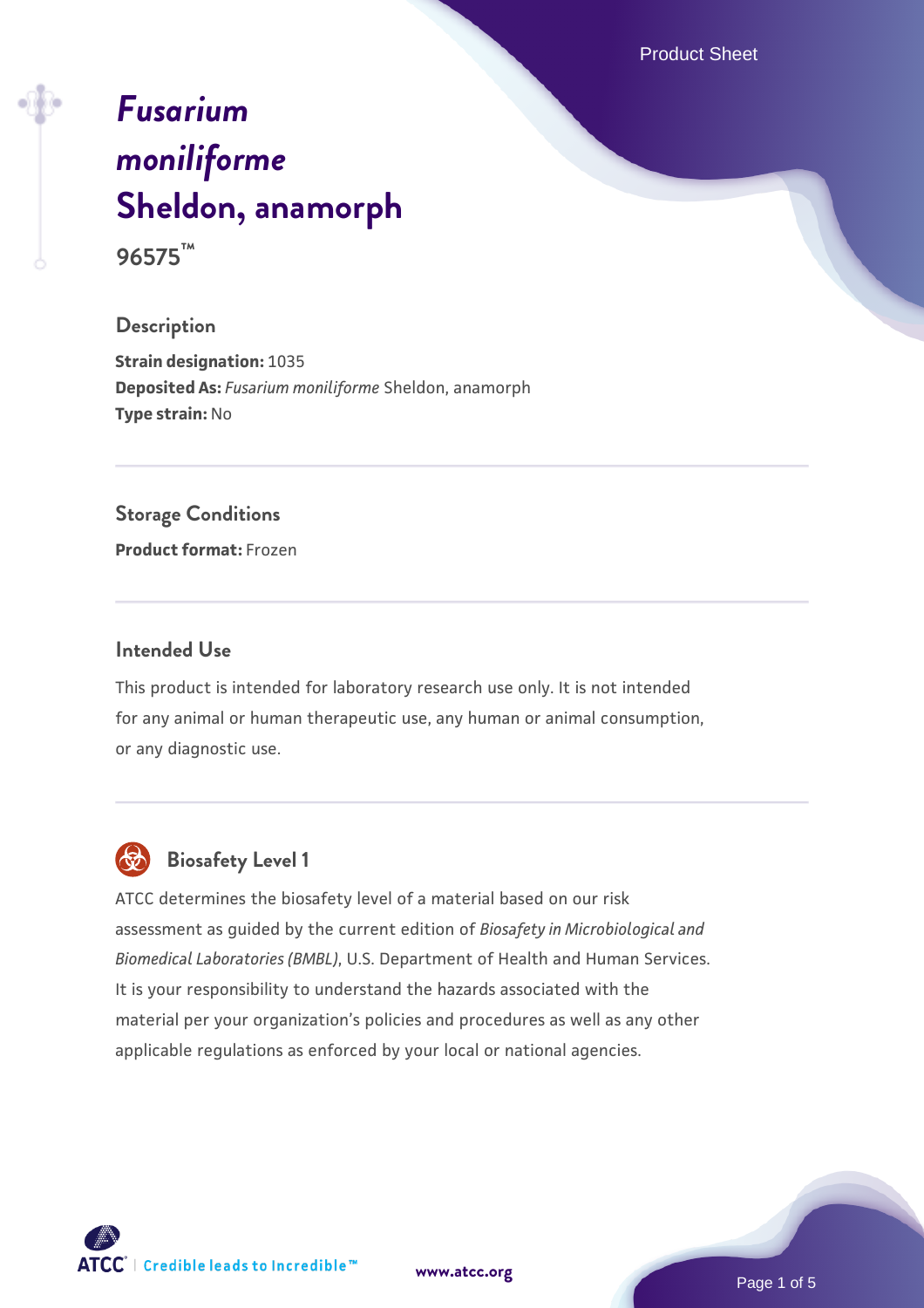ATCC highly recommends that appropriate personal protective equipment is always used when handling vials. For cultures that require storage in liquid nitrogen, it is important to note that some vials may leak when submersed in liquid nitrogen and will slowly fill with liquid nitrogen. Upon thawing, the conversion of the liquid nitrogen back to its gas phase may result in the vial exploding or blowing off its cap with dangerous force creating flying debris. Unless necessary, ATCC recommends that these cultures be stored in the vapor phase of liquid nitrogen rather than submersed in liquid nitrogen.

# **Certificate of Analysis**

For batch-specific test results, refer to the applicable certificate of analysis that can be found at www.atcc.org.

# **Growth Conditions**

**Medium:**  [ATCC Medium 336: Potato dextrose agar \(PDA\)](https://www.atcc.org/-/media/product-assets/documents/microbial-media-formulations/3/3/6/atcc-medium-336.pdf?rev=d9160ad44d934cd8b65175461abbf3b9) **Temperature:** 25°C

### **Material Citation**

If use of this material results in a scientific publication, please cite the material in the following manner: *Fusarium moniliforme* Sheldon, anamorph (ATCC 96575)

#### **References**

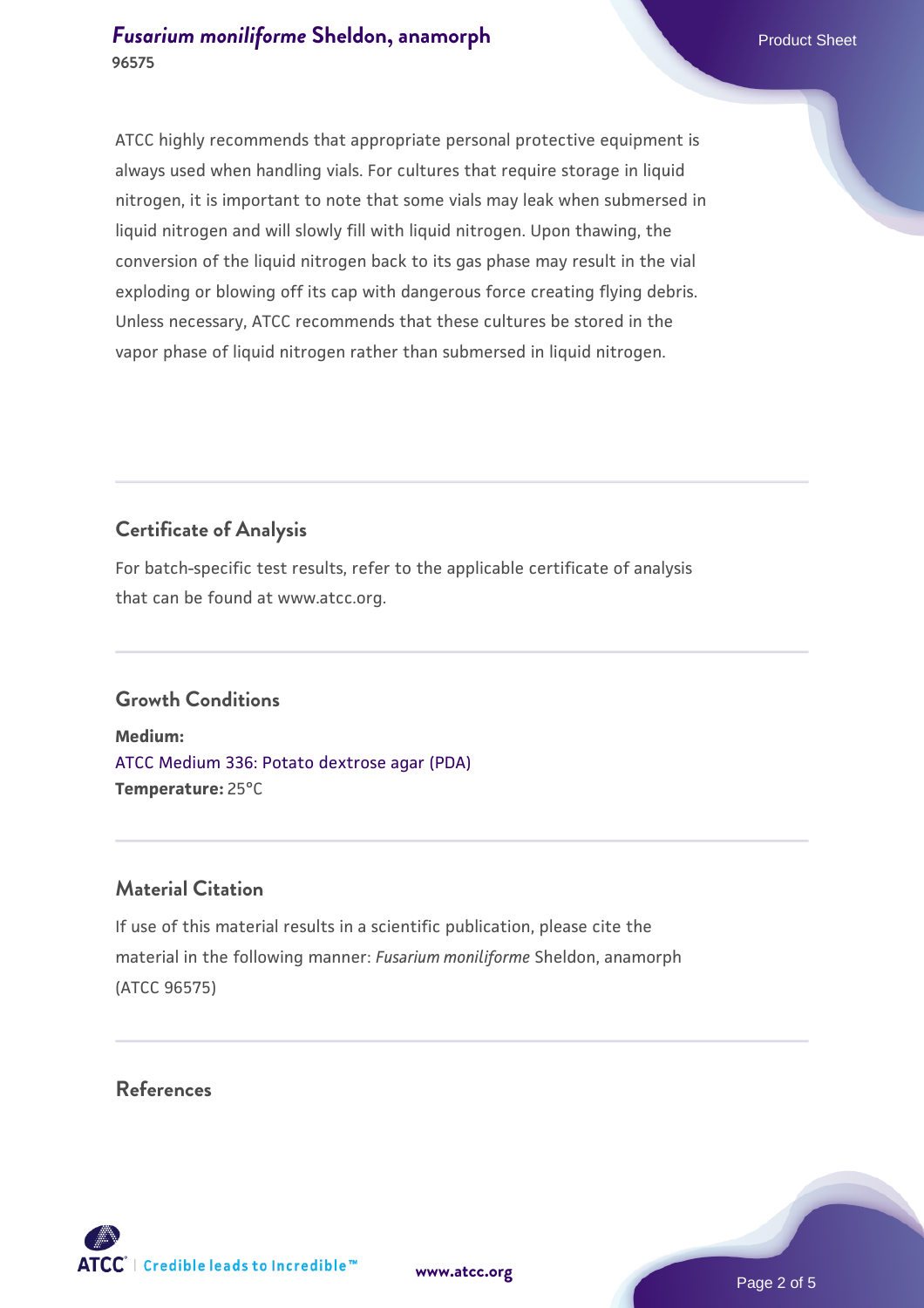References and other information relating to this material are available at www.atcc.org.

#### **Warranty**

The product is provided 'AS IS' and the viability of ATCC® products is warranted for 30 days from the date of shipment, provided that the customer has stored and handled the product according to the information included on the product information sheet, website, and Certificate of Analysis. For living cultures, ATCC lists the media formulation and reagents that have been found to be effective for the product. While other unspecified media and reagents may also produce satisfactory results, a change in the ATCC and/or depositor-recommended protocols may affect the recovery, growth, and/or function of the product. If an alternative medium formulation or reagent is used, the ATCC warranty for viability is no longer valid. Except as expressly set forth herein, no other warranties of any kind are provided, express or implied, including, but not limited to, any implied warranties of merchantability, fitness for a particular purpose, manufacture according to cGMP standards, typicality, safety, accuracy, and/or noninfringement.

#### **Disclaimers**

This product is intended for laboratory research use only. It is not intended for any animal or human therapeutic use, any human or animal consumption, or any diagnostic use. Any proposed commercial use is prohibited without a license from ATCC.

While ATCC uses reasonable efforts to include accurate and up-to-date information on this product sheet, ATCC makes no warranties or representations as to its accuracy. Citations from scientific literature and patents are provided for informational purposes only. ATCC does not warrant

**[www.atcc.org](http://www.atcc.org)**



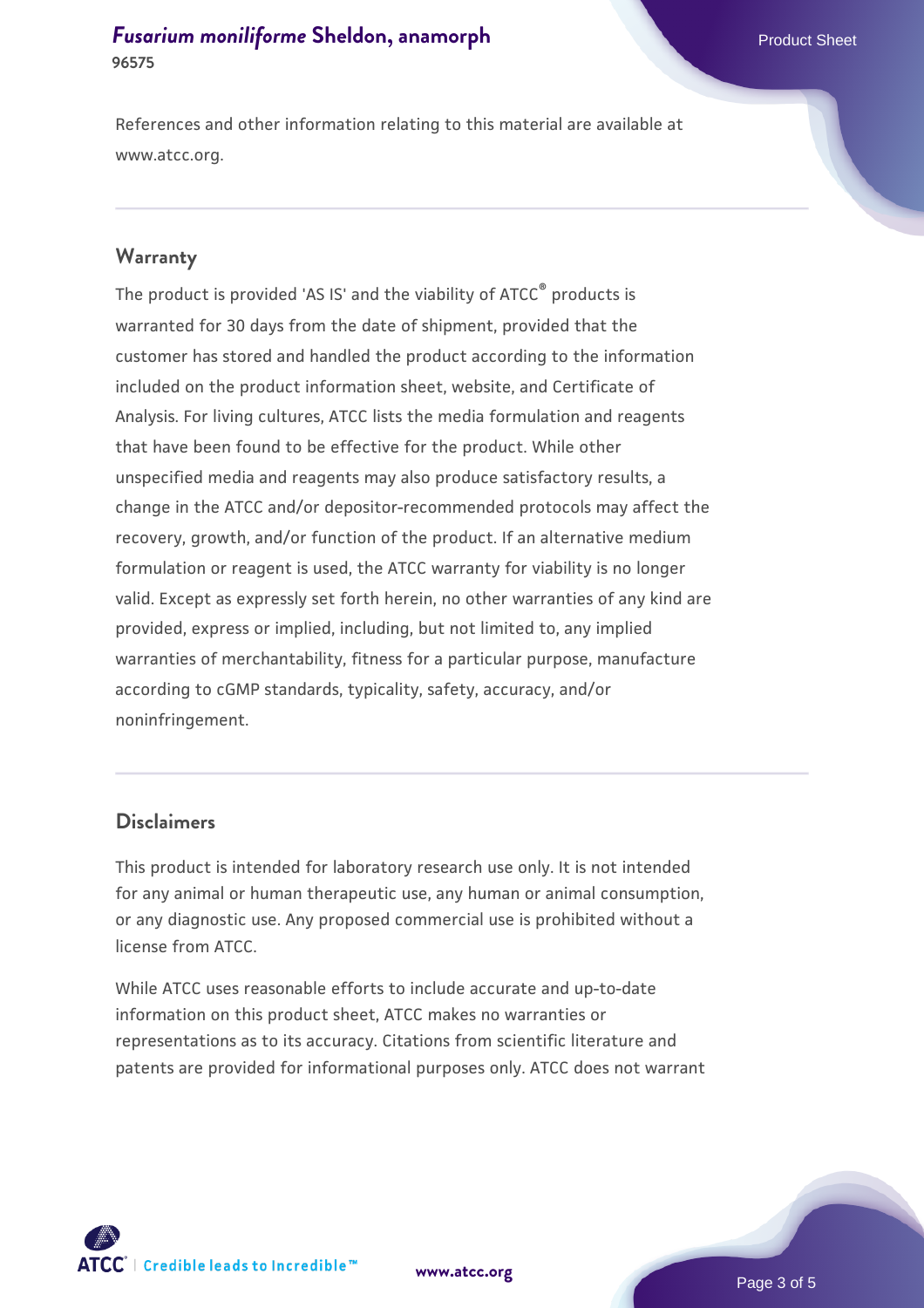that such information has been confirmed to be accurate or complete and the customer bears the sole responsibility of confirming the accuracy and completeness of any such information.

This product is sent on the condition that the customer is responsible for and assumes all risk and responsibility in connection with the receipt, handling, storage, disposal, and use of the ATCC product including without limitation taking all appropriate safety and handling precautions to minimize health or environmental risk. As a condition of receiving the material, the customer agrees that any activity undertaken with the ATCC product and any progeny or modifications will be conducted in compliance with all applicable laws, regulations, and guidelines. This product is provided 'AS IS' with no representations or warranties whatsoever except as expressly set forth herein and in no event shall ATCC, its parents, subsidiaries, directors, officers, agents, employees, assigns, successors, and affiliates be liable for indirect, special, incidental, or consequential damages of any kind in connection with or arising out of the customer's use of the product. While reasonable effort is made to ensure authenticity and reliability of materials on deposit, ATCC is not liable for damages arising from the misidentification or misrepresentation of such materials.

Please see the material transfer agreement (MTA) for further details regarding the use of this product. The MTA is available at www.atcc.org.

## **Copyright and Trademark Information**

© ATCC 2021. All rights reserved. ATCC is a registered trademark of the American Type Culture Collection.

#### **Revision**

This information on this document was last updated on 2021-05-19

#### **Contact Information**